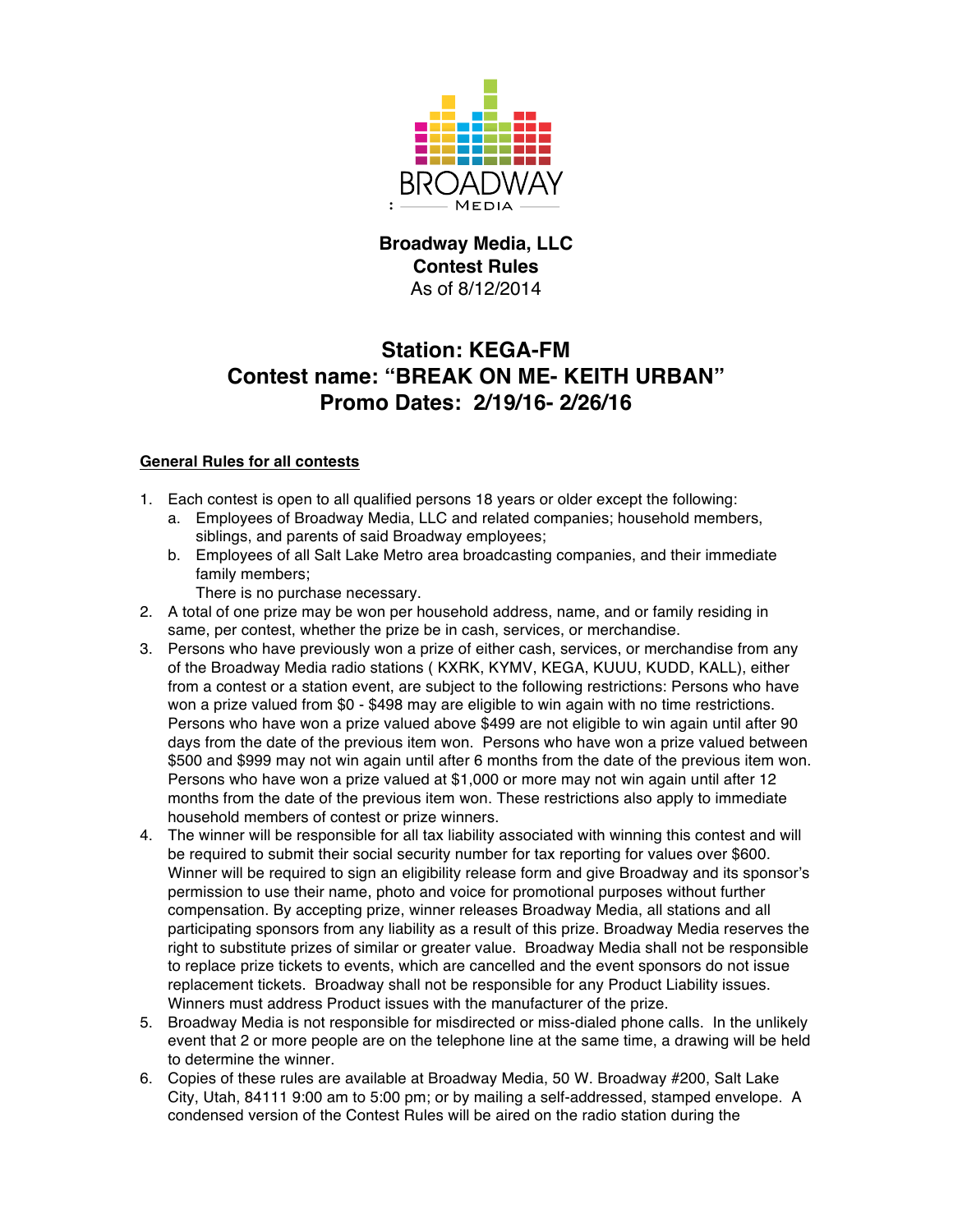respective contest period. Contest rules are also posted on station web sites where available.

- 7. All decisions by the judges and/or administrators of the contest are final.
- 8. Prizes will not be awarded until winner has been verified for eligibility through the Broadway Media Business Office. Verification may take up to 3 weeks. Prizes must be claimed in a timely manner. Prized not picked up within 30 days will be considered abandoned. Some prizes may expire. Broadway will not be required to replace expired items. Office hours for prize pickup are 9:00 am to 5:00 pm Monday through Friday at the address listed in #6.
- 9. Prizes are non-transferable and will be awarded to the winner only, based on eligibility.
- 10. Picture ID is required in order to claim a prize.
- 11. Prize will not be mailed. Winner must pick up prize in person and sign proof of receipt and contest rules.
- 12. Winner must be a legal resident of Utah.
- 13. Contest rules may be modified by Broadway Media at any time.

## **Specific rules for this contest**

- **1.** These are the specific contest rules for the "**BREAK ON ME- KEITH URBAN** " on KEGA-FM
- 2. DATES OF CONTEST: "**BREAK ON ME- KEITH URBAN**!" Contest will run from February 12, 2016- (5pm) – February 19, 2016 (5pm). (The "Contest Period").
- 3. HOW TO PLAY: Listeners can have the chance to win during the 6:10a, 7:10a, 9:10a, 12:10p and 5:10p weekdays. On-air dj's will give listeners a que to call during the designated hours and random caller will be the winner.
- 4. Prize: 1 Pair of tickets to KEITH URBAN at USANA on July 21, 2016
- 5. Prized are provided by Broadway Media and United Concerts
- 6. By participating, where allowed by law, all participants and winner(s) grant the Company exclusive permission to use their names, characters, photographs, voices, and likenesses in connection with this promotion of this and other contests and waive any claims to royalty, right, or remuneration for such use.
- 7. The Company reserves the right to change or discontinue the contest at any time and/or to extend the end date. If the contest is changed or discontinued, the Company assumes no liability of any kind to any player who has participated in the contest. Any changes to the contest rules will be announced on the Show and posted on the Show's website at www.1015theeagle.com within a reasonable time prior to taking effect. Material modifications shall be announced on-air, when practical. By participating in this contest, you agree to be bound by these contest rules, any modifications thereof, and by all other rules imposed by Company management. If due to circumstances beyond the control of Company, any event associated with this contest or the prize is delayed, rescheduled, postponed or cancelled, Company reserves the right, but not the obligation, to cancel or modify the contest and shall not be required to award a substitute prize.
- 8. These rules are in addition to, and complement, any rules said or posted that govern contests on the Show. In the event of any discrepancy between these rules and the Company's General Contest Rules as posted or otherwise disseminated, these rules shall supersede.
- 9. The rules, rights or regulations set forth by the Show for its contests will apply to any Show contest winner, including any winner of the "**BREAK ON ME- KEITH URBAN**" contest, and they may be subject to change without notice. The contest rules may be viewed on the Internet at www.1015Eagle.com
- 10. 101.5 The Eagle and Broadway Media is not responsible for incorrect pouncing or missed phone calls or busy lines
- 11. There will be no roll overs of prizes
- 12. Winners will be contacted when prizes are available for pick up.
- 13. Prizes will have to be picked up by the winner at 50 west Broadway Suite 200 Utah 84101
- 14. Broadway Media is not responsible for canceled concerts or postponed shows/ concerts